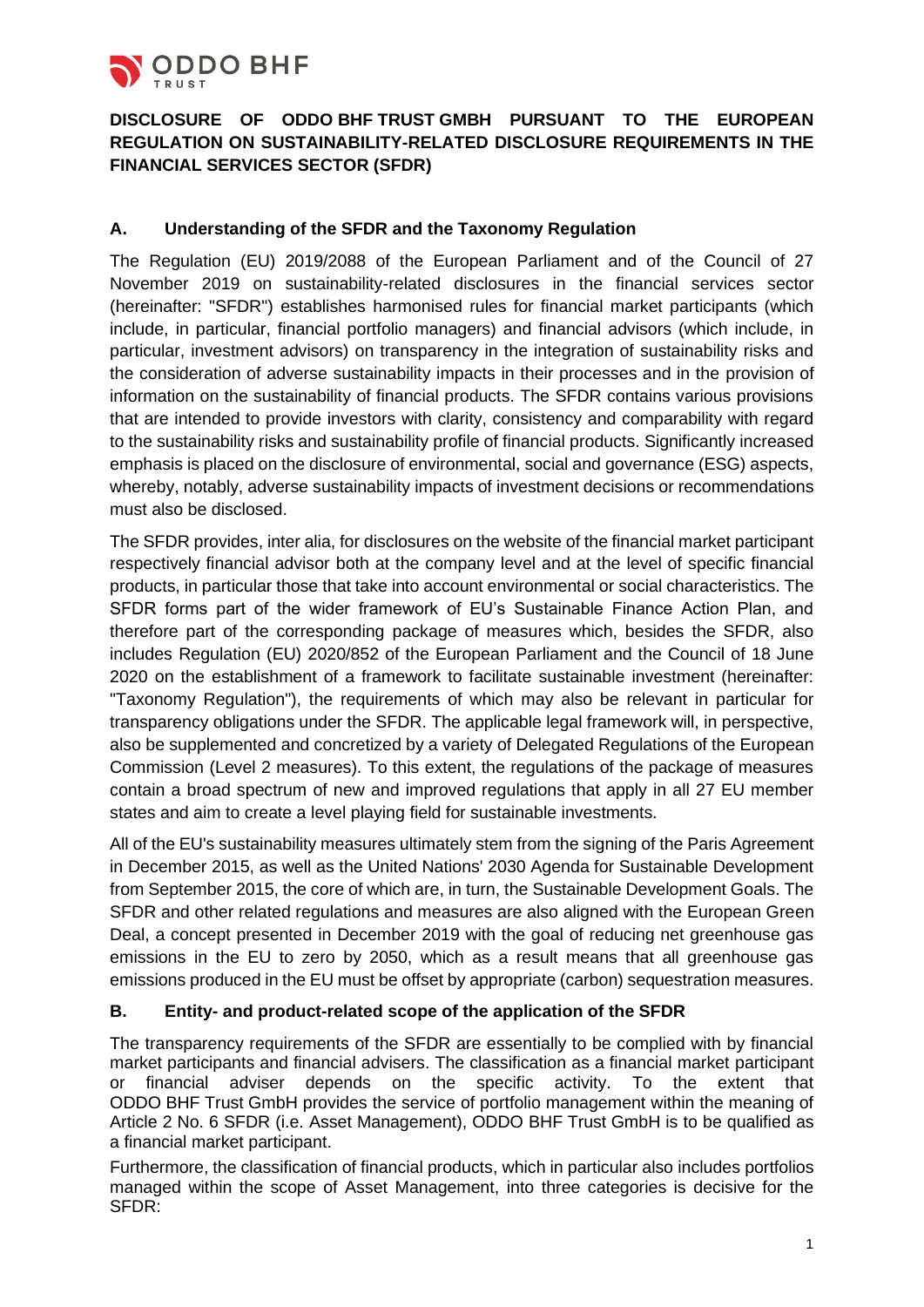

- **Article 6 SFDR** covers financial products not covered by Article 8 or Article 9 of the SFDR.
- **Article 8 SFDR** covers financial products that advertise environmental and social characteristics, or a combination of these characteristics, among other features, provided that the companies in which investments are made apply good corporate governance practices.
- **Article 9 SFDR** covers financial products targeting bespoke sustainable investments.

Due to the investment process of ODDO BHF Trust GmbH, all portfolios managed by ODDO BHF Trust GmbH in course of Asset Management (basic Solutions of classic Asset Management as well as Individual Asset Management Solutions) fall under Article 8 (financial products with environmental and/or social characteristics).

## **C. Statement of ODDO BHF Trust GmbH on compliance with the SFDR on entity level**

The topic of sustainability, including the conservation of ecological resources and fair living conditions, is of central importance to ODDO BHF Trust GmbH. As a company, ODDO BHF Trust GmbH would like to contribute in this respect to a more sustainable, resource-efficient economy with the aim of reducing the risks and effects of climate change in particular.

In addition to observing sustainability goals in its corporate organisation itself, ODDO BHF Trust GmbH, as a portfolio manager, sees itself with a special responsibility to actively promote sustainability in its many facets, including through the means of investment, and also to sensitise its clients to aspects of sustainability when structuring the business relationship, which they have with ODDO BHF Trust GmbH, thereby contributing to a more sustainable economy overall. To this end, ODDO BHF Trust GmbH takes into account - in addition to traditional criteria - environmental and social criteria as well as aspects of responsible corporate governance in the companies in which ODDO BHF Trust GmbH invests as part of its Asset Management activities. In the course of the implementation of this approach, ODDO BHF Trust GmbH takes into account the applicable legal framework (including the SFDR).

Against this background, ODDO BHF Trust GmbH declares the following with regard to the requirements of the SFDR:

#### **I. Consideration of sustainability risks (disclosure pursuant to Article 3 SFDR)**

In order to support sustainable investments, Art. 3 SFDR contains the obligation to disclose information on the integration of sustainability risks in investment decision-making processes in course of Asset Management. The approach applied by ODDO BHF Trust GmbH is explained in more detail below.

#### **1. Sustainability Risks**

Environmental conditions, social upheaval and/or poor corporate governance can have a negative impact on the value of our clients' investments and assets in several respects. These risks can have a direct impact on the net assets, financial position and results of operations, and also on the reputation of the investment assets.

Accordingly, Article 2 No. 22 SFDR defines sustainability risks as environmental, social or governance events or conditions, the occurrence of which could have an actual or potential material adverse effect on the value of the investment.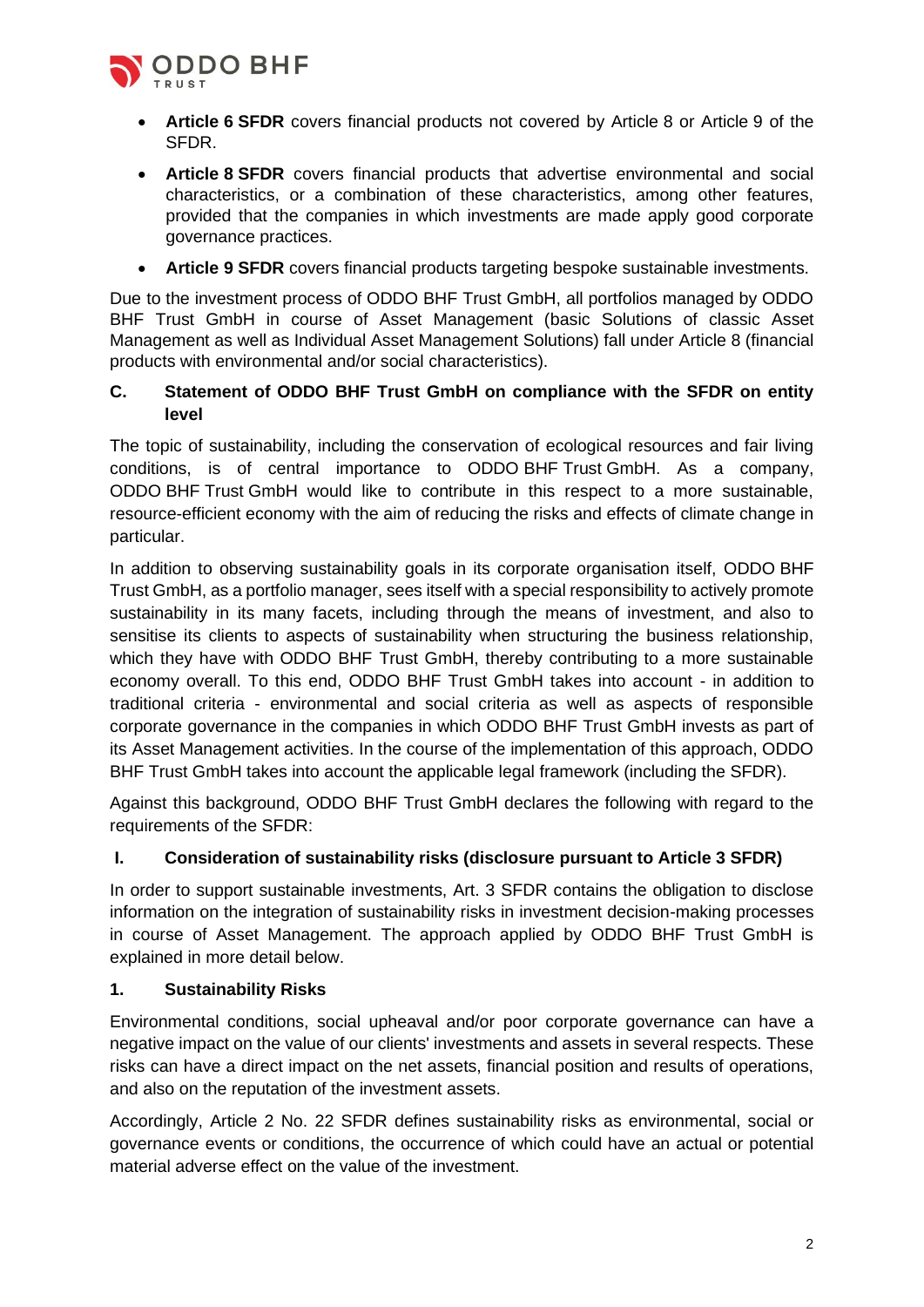

The area of the environment ("**e**nvironmental") concerns, for example, climate protection, the protection of biodiversity and the protection of water and marine resources. Sustainability risks in this area are divided into physical risks and transition risks.

- Physical risks arise in particular with regard to individual extreme weather events and their consequences (such as periods of heat and drought, flooding, storms, hail, forest fires, avalanches) as well as with regard to long-term changes in climatic and ecological conditions (such as precipitation frequency and amounts, weather instability, sea-level rise, changes in ocean and air currents, acidification of the oceans, increase in average temperatures with regional extremes). These can have direct consequences (such as impairment or destruction of operational/production facilities of individual companies or entire regions) as well as indirect consequences (such as in the form of a breakdown of supply chains, the abandonment of water-intensive business activities or armed conflicts). In addition, those who cause environmental damage or companies that have promoted climate change may be held responsible by the state for the consequences.
- Transition risks exist in particular in connection with the transition to a low-carbon economy: for example, political measures can lead to an increase in the price and/or shortage of fossil fuels (examples: coal phase-out, CO2 tax) or to high investment costs due to the necessary renovation of buildings and facilities. New technologies can displace known ones (example: electromobility), changed preferences of contractual partners or customers and societal expectations can endanger companies and their business models that do not adapt to such changes in a suitable way or not in time.
- There is also an interdependence between physical risks and transition risks, as a sharp increase in physical risks would require a more abrupt change in the economy, which in turn leads to higher transition risks.

Events, developments or behaviour that can be assigned to the areas of social affairs ("**s**ocial") and corporate governance ("**g**overnance") can also have a negative impact on the assets, financial and earnings situation of a company if the probability of their occurrence is not sufficiently priced into the valuation of the assets or liabilities concerned. Such risks in the area of social affairs result, for example, from non-compliance with recognised labour standards (e.g. child and forced labour) or binding requirements in the area of occupational safety or health protection. In the area of corporate governance, such risks can arise from tax evasion or corruption, among other things. Such risks materialise, for example, in the form of compensation payments or fines, which usually also have an impact on the reputation of the company concerned.

Sustainability risks can impact and/or contribute significantly to traditional risks of an investment (such as industry, issuer or liquidity risk). Various sustainability risks can also occur cumulatively. Sustainability risks may affect entire sectors, industries and/or regions, and may be subject to widely varying manifestations.

## **2. ODDO BHF Trust GmbH's approach regarding the consideration of sustainability risks**

Since such risks to the assets, financial and earnings situation, and also to the reputation of the investment assets cannot ultimately be completely ruled out, ODDO BHF Trust GmbH has developed specific strategies to systematically take sustainability risks into account in the investment processes of all portfolios it manages as part of Asset Management. One of the two managing directors of ODDO BHF Trust GmbH is responsible for the corresponding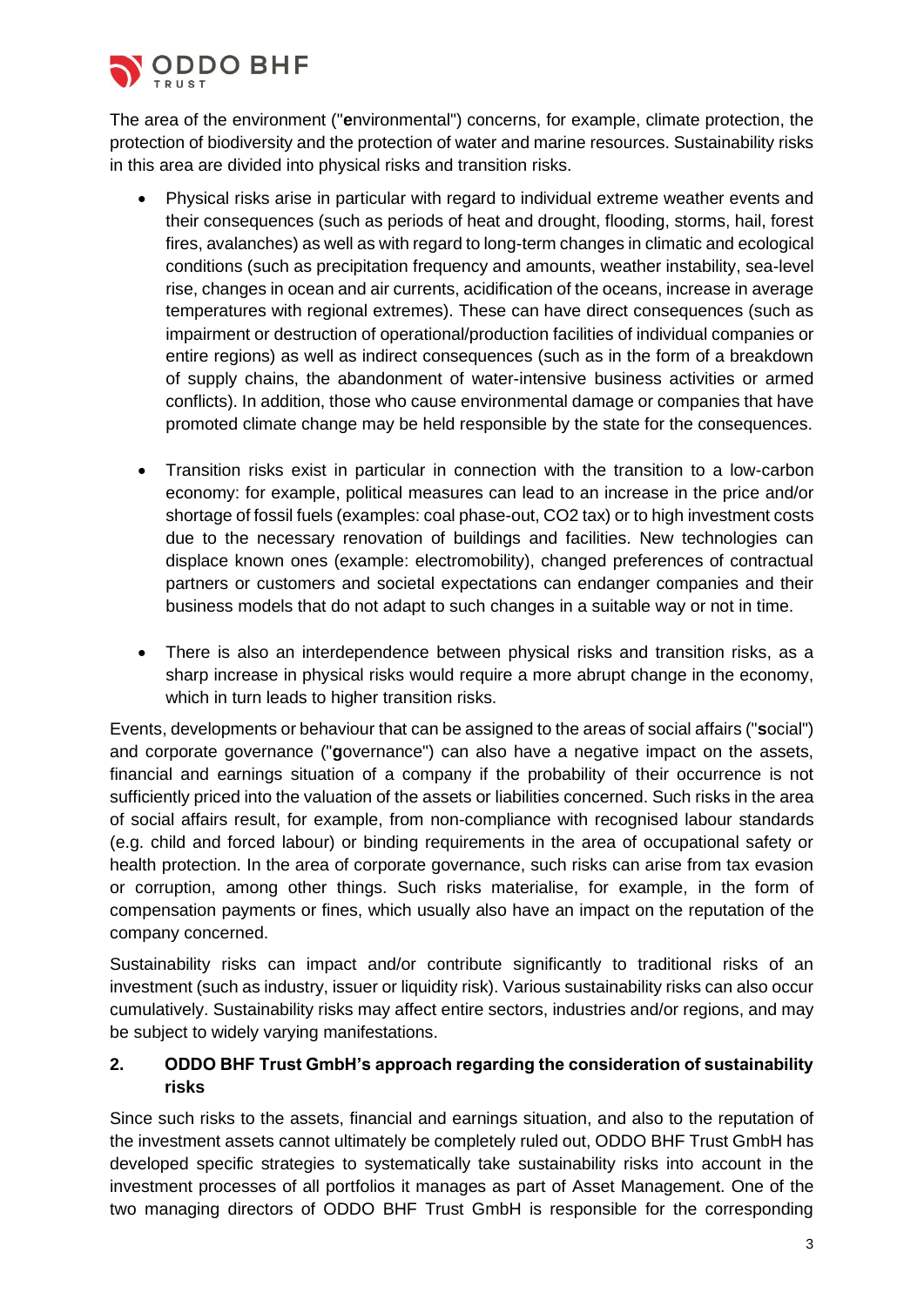

strategies, which are regularly reviewed and adjusted if necessary; the details regarding responsibilities are specified in the business allocation plan of ODDO BHF Trust GmbH.

In the course of the performance of ODDO BHF Trust GmbH's **Basic Solutions of classic Asset Management**, all investments are analysed with regard to their environmental, social and corporate governance sustainability. The data being required for this is provided by a recognised external data provider that is specialised in sustainability analyses (currently MSCI ESG Research). In respect of individual financial instruments and the respective overall portfolio an ESG approach developed by ODDO BHF Trust GmbH is used, which serves to incorporate sustainability risks (at the same time it serves to consider the principal adverse effects of investment decisions on sustainability factors). This approach is essentially based on the following pillars:

- Application of exclusion criteria at the individual title level:
	- o Sector exclusions: companies with significant turnover in weapons, gambling, pornography, tobacco and coal are excluded from investment. The question of when a turnover is considered significant is resolved on a sector-specific basis: for most sectors currently a turnover share of more than 5% is considered to be significant, but for some sectors respectively sub-sectors of these sectors other thresholds are considered to be relevant in some cases (for example, an investment in companies that generate revenues in the field of certain weapons is completely excluded).
	- o Non-compliance with the principles of the United Nations' Global Compact: companies that violate the principles of the United Nations' Global Compact are excluded from investment.
	- o Poor sustainability ratings: companies and countries with poor sustainability ratings are excluded from investment (according to MSCI ESG Research methodology: "CCC" sustainability rating as well as "B" sustainability rating if at least one of the E-, S- or G-values is lower than 3 [out of 10]).
- Ensure achievement of specific targets at the overall portfolio level:
	- o An above average sustainability rating of "A" according to MSCI ESG Research at the level of the overall portfolio is envisaged.
	- o Sustainability rating should be available for at least 90% of the portfolio positions.
	- o At the level of the individual securities and the overall portfolio, a consideration of carbon dioxide emissions (CO2) is carried out. The goal is for the portfolio to have lower CO2 emissions than the overall market (represented by the MSCI All Country World Index).

The sustainability criteria are, in principle (to the extent that corresponding data are available) also to be applied to indirect investments (e.g. funds, certificates). In this context, the above criteria - modified accordingly - apply to indirect investments consolidated at the level of the respective investment instrument.

Within the scope of the **Individual Asset Management Solutions** of ODDO BHF Trust GmbH, the same ESG approach as for the basic Solutions of classic Asset Management is applied in principle (however, there are deviations with regard to the monitoring of the targets at overall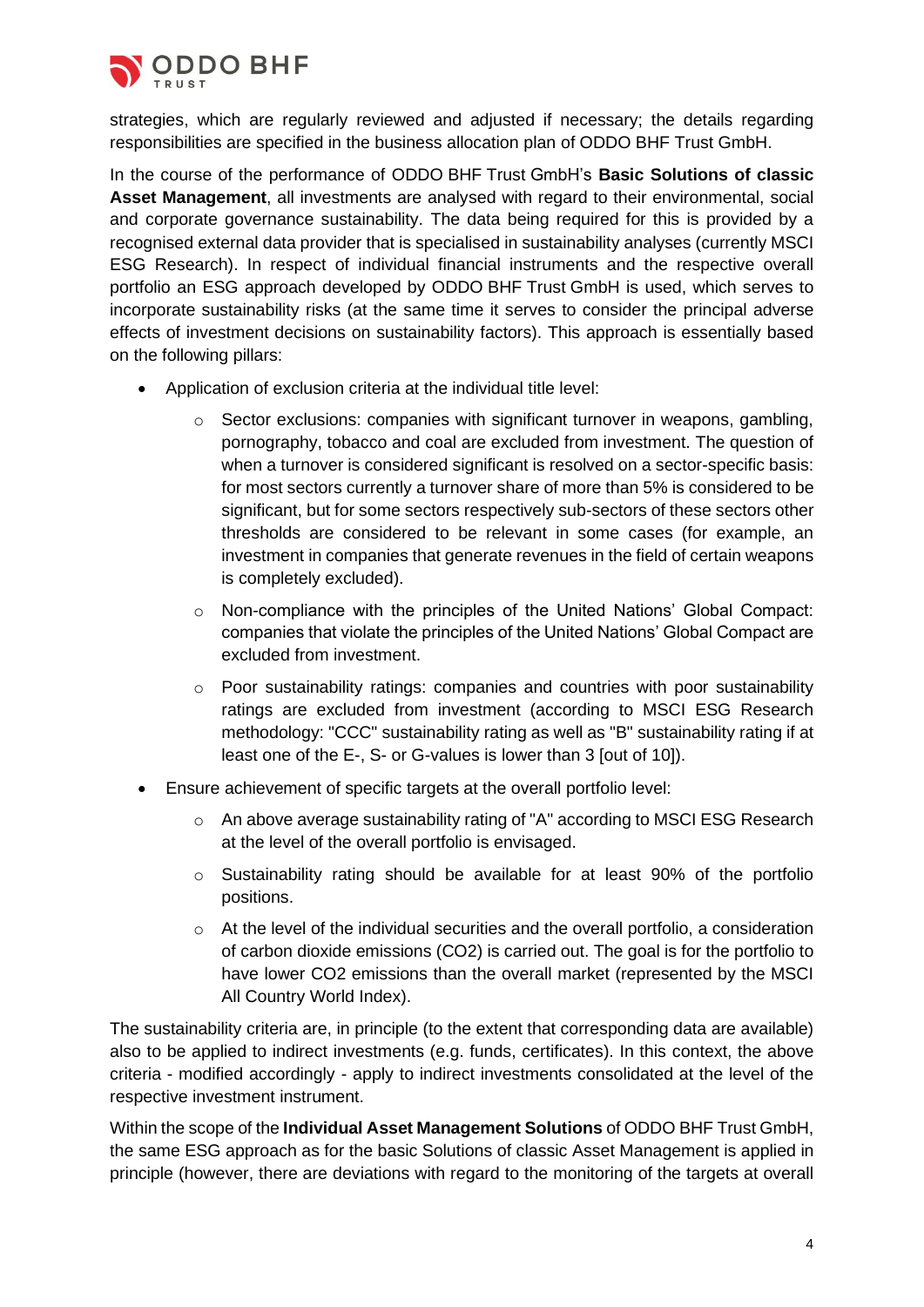

portfolio level). In addition, the investment guidelines of individual Asset Management solutions may - depending on the client's wishes - provide for other ESG criteria.

## **II. Statement of the principal adverse sustainability impacts (disclosure pursuant to Article 4 SFDR)**

In order to promote sustainable investments, Article 4 SFDR contains the obligation to disclose information on the consideration of the principal adverse sustainability impacts in the course of Asset Management. The approach applied by ODDO BHF Trust GmbH is explained in more detail below.

#### **1. Summary**

This statement issued by ODDO BHF Trust GmbH (LEI: 529900JTX500P0G5A152) in its function as financial market participant serves to fulfil the obligation to disclose the approach taken by ODDO BHF Trust GmbH in taking into account the principal adverse sustainability impacts of investment decisions as provided for in Article 4 SFDR. It applies to all portfolios managed by ODDO BHF Trust GmbH within the scope of Asset Management (financial products as defined by the SFDR).

The disclosure obligation pursuant to Article 4 SFDR will be supplemented or specified in the future by corresponding implementing regulations of the European Commission (Level 2 measures), which are neither in force nor applicable at the time of publication of this statement and therefore cannot be fully considered in the context of this statement.

ODDO BHF Trust GmbH takes into account the principal adverse impacts (hereinafter also: "PAI") of its investment decisions on sustainability factors since 30 June 2021 (for details, see the statements below). In the context of future declarations, ODDO BHF Trust GmbH will also disclose these impacts in quantitative terms - in accordance with the respective applicable legal requirements. As can be derived from the explanations below, ODDO BHF Trust GmbH considers various types of adverse impacts when making investment decisions. In particular, as any Level 2 measures are currently neither in force nor applicable, there are currently no formal requirements in this regard, so ODDO BHF Trust GmbH has developed its own approach. It should be noted in particular that PAIs are taken into account as additional criteria in the context of the selection of financial instruments, but without PAIs necessarily always having a higher weighting than other aspects of decisive relevance in the context of investment decisions.

## **2. Description of principal adverse sustainability impacts**

The investment decisions taken by ODDO BHF Trust GmbH in the context of Asset Management may have adverse impacts on the environment (e.g. climate, water, biodiversity) as well as on social and employee concerns, and may also be detrimental to the fight against corruption and bribery. Therefore, ODDO BHF Trust GmbH has a fundamental interest in fulfilling its responsibility as a portfolio manager and in helping to avoid such impacts in the context of its investment decisions.

The principal adverse effects will be reviewed by ODDO BHF Trust GmbH on a quarterly basis since 30 June 2021. Since 30 June 2021, ODDO BHF Trust GmbH estimates the principal adverse effects to be taken into account in investment decisions in course of Asset Management as follows:

## • **Greenhouse gas emissions**

The companies in which investments are made within in course of Asset Management (hereinafter: "Portfolio Companies") produce greenhouse gas emissions (within the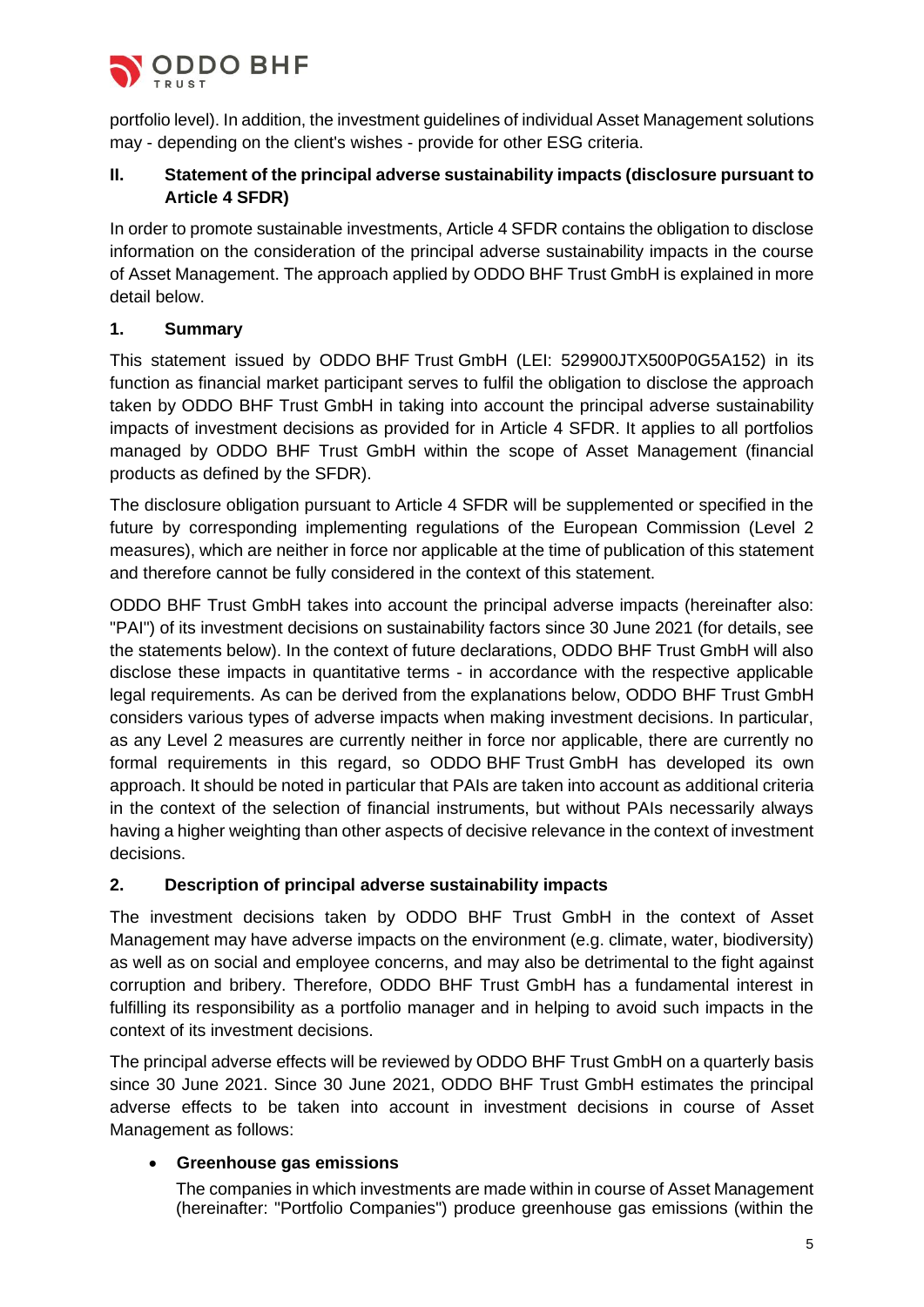

meaning of Article 3 (1) of Regulation (EU) 2018/842 of the European Parliament and of the Council of 30 May 2018).

## • **Revenues in the field of fossil fuels**

Portfolio Companies may generate parts of their revenues in the fossil fuel sector, for example through the extraction or sale of thermal coal.

• **Revenues in the fields of weapons, gambling, pornography or tobacco** Portfolio Companies may generate part of their revenues from weapons, gambling, pornography or tobacco.

# • **Non-compliance with the principles of the United Nations' Global Compact**

Portfolio Companies are subject to the risk of non-compliance with the minimum standards relating to human rights, labour law, environmental protection and anticorruption in accordance with the principles of the United Nations' Global Compact.

ODDO BHF Trust GmbH has taken various measures to manage the PAIs identified. ODDO BHF Trust GmbH has established corresponding guidelines for the investment process in its Asset Management. The relevant guidelines for the investment universe relevant to Asset Management and the investment decisions made therein are made available to all portfolio managers and are continuously developed with them. The relevant components of the investment process form a sound basis for sustainability-oriented decisions within the selection process.

The relevant specifications take particular account of data from service providers specialising in sustainability analyses (currently MSCI ESG Research). On this basis, all investments are analysed in terms of their environmental, social and corporate governance sustainability as part of ODDO BHF Trust GmbH's **Basic Solutions of classic Asset Management**. An ESG approach specially developed by ODDO BHF Trust GmbH is used for individual financial instruments or the respective overall portfolio, which serves to take into account the most principal adverse impacts of investment decisions on sustainability factors (at the same time it serves to include sustainability risks in investment decisions). This approach is essentially based on the following pillars:

- Application of exclusion criteria at the individual title level:
	- $\circ$  Sector exclusions: companies with significant turnover in weapons, gambling, pornography, tobacco and coal are excluded from investment. The question of when a turnover is considered significant is resolved on a sector-specific basis: for most sectors currently a turnover share of more than 5% is considered to be significant, but for some sectors respectively sub-sectors of these sectors other thresholds are considered to be relevant in some cases (for example, an investment in companies that generate revenues in the field of certain weapons is completely excluded).
	- $\circ$  Non-compliance with the principles of the United Nations' Global Compact: companies that violate the principles of the United Nation's Global Compact are excluded from investment.
	- $\circ$  Poor sustainability ratings: companies and countries with poor sustainability ratings are excluded from investment (according to MSCI ESG Research methodology: "CCC" sustainability rating as well as "B" sustainability rating if at least one of the E-, S- or G-values is lower than 3 [out of 10]).
- Ensure achievement of specific targets at the overall portfolio level: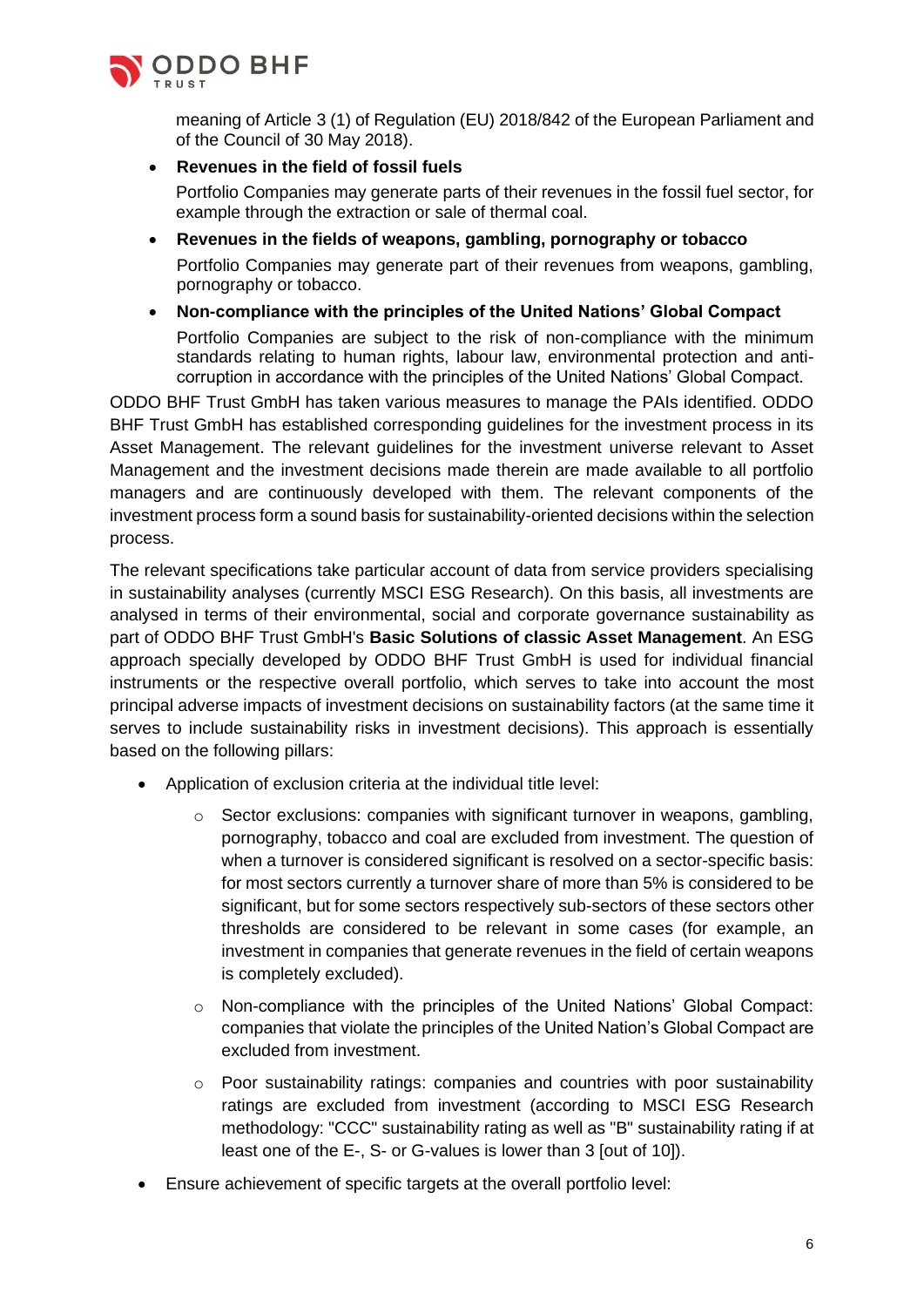

- o An above average sustainability rating of "A" according to MSCI ESG Research at the level of the overall portfolio is envisaged.
- o Sustainability rating should be available for at least 90% of the portfolio positions.
- o At the level of the individual securities and the overall portfolio, a consideration of carbon dioxide emissions (CO2) is carried out. The goal is for the portfolio to have lower CO2 emissions than the overall market (represented by the MSCI All Country World Index).

The sustainability criteria are, in principle (to the extent that corresponding data are available) also to be applied to indirect investments (e.g. funds, certificates). In this context, the above criteria - modified accordingly - apply to indirect investments consolidated at the level of the respective investment instrument.

Within the scope of the **Individual Asset Management Solutions** of ODDO BHF Trust GmbH, the same ESG approach as for the basic Solutions of classic Asset Management is applied in principle (however, there are deviations with regard to the monitoring of the targets at overall portfolio level). In addition, the investment guidelines of Individual Asset Management Solutions may - depending on the client's wishes - provide for other ESG criteria.

In perspective, ODDO BHF Trust GmbH will continue to develop its approach, whereby it is significantly dependent on corresponding data and their quality. Beyond that, ODDO BHF Trust GmbH is currently in the process of closely reviewing the data situation. More specifically, it is evaluating the capabilities of the EU Sustainable Finance Module the newly established module by its data provider, MSCI ESG Research, which covers more than 10,000 companies. This module includes datasets aimed at enabling users to consider adverse impacts of investment decisions on sustainability factors in line with SFDR requirements (in particular, the MSCI SFDR Adverse Impact Metrics, which includes a set of issuer-level data points on negative sustainability indicators). ODDO BHF Trust GmbH's data provider (MSCI ESG Research) plans to continuously enhance the EU Sustainable Finance Module, and, in particular, envisages to provide additional content, information delivery mechanisms and reporting options, including: additional negative sustainability indicators (including for sovereigns) and expanded coverage for different asset classes, funds and indices.

Against this backdrop, subject to resolution of any outstanding issues required for implementation, ODDO BHF Trust GmbH intends to further improve its internal policies and measures to address adverse impacts of investment decisions on sustainability factors based on the available data available to a greater extent.

Finally, it should be noted that ODDO BHF Trust GmbH always makes investment decisions in the best interests of its clients in course of Asset Management, which means that PAIs are taken into account as additional criteria alongside other factors relevant to the decision. This means in particular that PAIs are not necessarily given greater weight than other decisionrelevant factors in every case.

## **3. Description of guidelines for identifying and prioritising the principal adverse sustainability impacts**

ODDO BHF Trust GmbH takes a holistic approach to sustainability issues, which is anchored in various guidelines and procedures. ODDO BHF Trust GmbH's sustainability strategy describes the relevant principles, sets out requirements and defines responsibilities to be observed in connection with sustainability issues (including reporting, the use of ESG ratings,